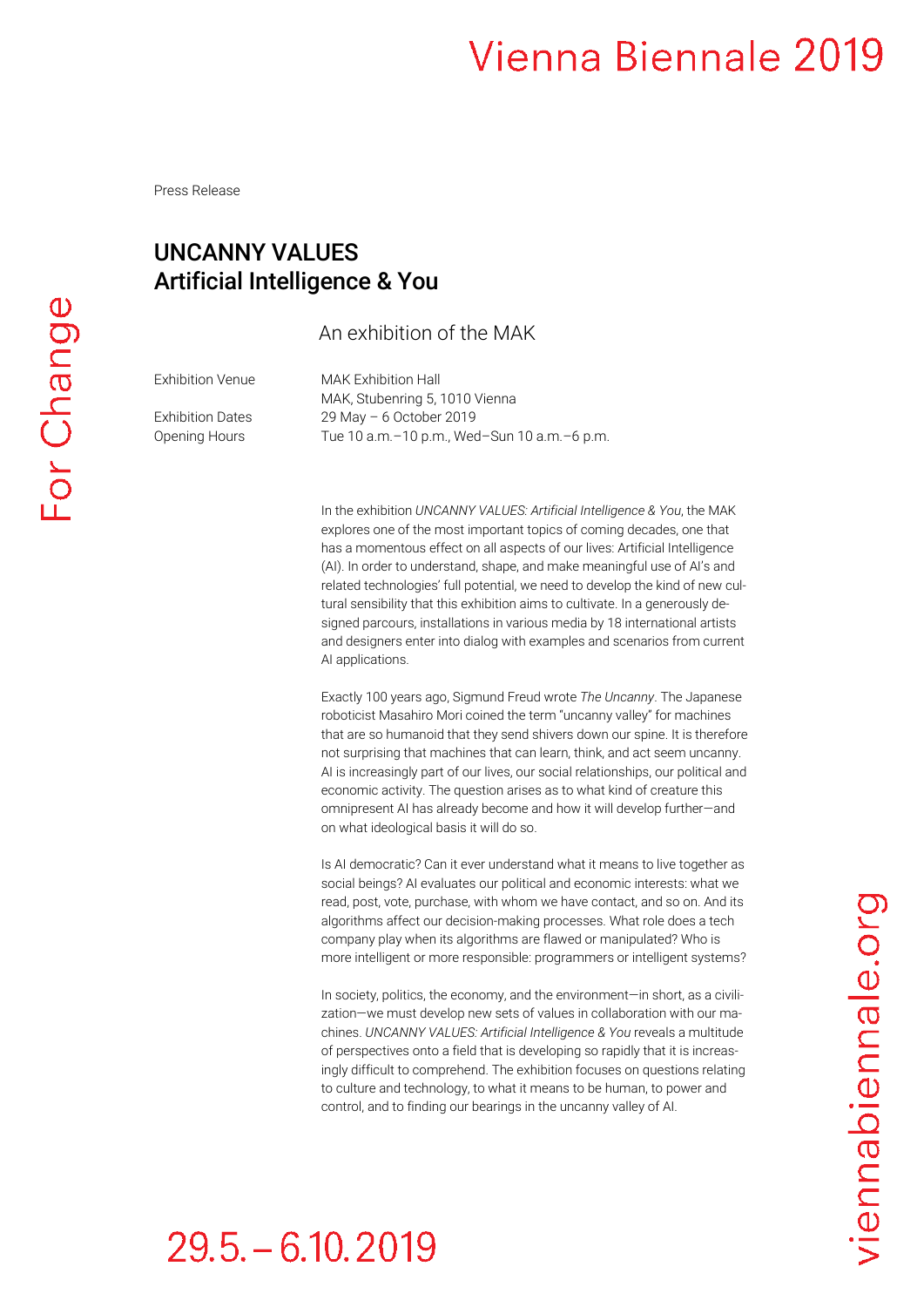Seite 2

One essential level of orientation is provided by technologies that already work with AI—speech recognition and translation programs (natural language processing), image recognition and generating programs (machine vision), or programs that learn from our data (deep learning).

An information design that takes up the whole of the exhibition hall demonstrates how AI technologies interact with our world, embracing AI and business, health, politics, emotions, culture, thinking, the future, security, ecology, sex, and intimacy. *UNCANNY VALUES* explores positions and values that enable us to create an ecologically, socially, culturally, and economically just, and sustainable society for the future.

*UNCANNY VALUES: Artificial Intelligence & You* presents a total of seven new productions and thirteen current works:

The spectacular new production *Asunder* (2019) by Tega Brain, Julian Oliver, and Bengt Sjölén sketches a scenario involving an omnipotent AI. An AI environment manager analyzes satellite, climate, geology, biodiversity, topography, population, and social media data and generates a series of environment management plans: the planet is entirely transformed by AI.

With her spatial installation *Probably Chelsea* (2017), artist Heather Dewey-Hagborg shows thirty possible portraits of the famous American whistleblower Chelsea E. Manning, which have been algorithmically generated from analysis of her DNA. Opposed to this uncanny plethora of personal information is the subjectivity with which DNA data can be interpreted.

In *Significant Other* (2018) by Jonas Lund, networked screens in the MAK and the Kunsthalle Wien measure visitors' emotional parameters and contrast them with each other. The relationships between art, emotion, locality, and technology are experienced actively and passively.

*The Chair Project (Four Classics)* (2019) by designers Philipp Schmitt and Steffen Weiss lets human and AI designers work together to create completely new types of classical seating. The joint designs are presented as prototypes in 1:1 scale.

Mladen Bizumic is interested in AI's capacity to recognize images and in *MoMA's Baby* (2019) gives us an insight into his preoccupation with the American engineer Russell A. Kirsch, who in 1957 invented the first digital image scanner.

In Constant Dullaart's ongoing project *DullDream* (2018)—in contrast to the widely known Deep Dream algorithms that hallucinatorily create and amplify image characteristics—images of exhibition visitors are neuronally taken apart.

viennabiennale.org

### $29.5 - 6.10, 2019$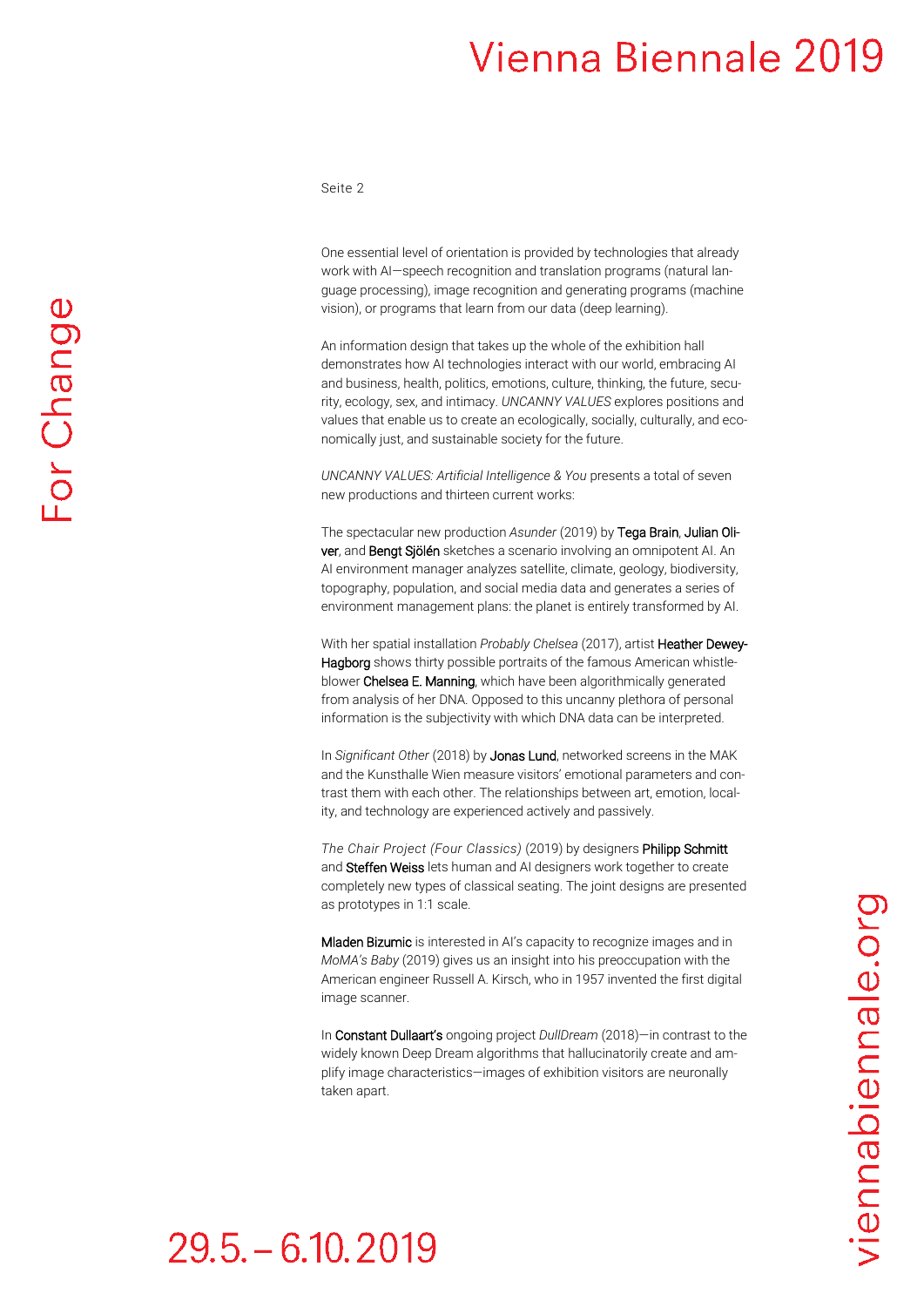Seite 3

Trevor Paglen's video installation *Behold These Glorious Times!* (2017) shows hundreds of thousands of images with which neural networks are trained to analyze emotions, gestures, and facial expressions. The photo series *Adversarially Evolved Hallucination* has two AI systems interact: one generating and one recognizing images.

For *UNCANNY VALUES*, Jorinde Voigt created the large-scale eight-part oeuvre *Immersive Integral Turn I—VIII* (2019), that explores mental and artistic interaction between the human mind and media-technical contexts. Formalisms and matrices generate techno-organic thinking and behavior.

Based on her film *Teknolust* (2002, with Tilda Swinton) Lynn Hershman Leeson developed AI characters *Agent Ruby* and *DiNA*, who learn via voice and face recognition and interact with visitors. *Emotional Barometer*  (2008) uses RSS feeds, blog tags, and mobile communication statistics to present oracle-like reactions to various topics.

In *Talk to me* (2017) by Jonas Lund we meet a chatbot modelled on the artist. The voice reproduces that of the artist and may be downloaded for use in voice assistants.

Chatbot **ELIZA** is a computer program developed by IT expert Joseph Weizenbaum in the 1960s. It can conduct a simulated psychotherapeutic dialog with a partner.

*PoetryMachine 1.0* (2001/2002/2019) by David Link was the first fully automatic poetry generator. The installation writes original texts as if by magic until a visitor comes close enough to be invited to join in the writing.

The new film *Se ti sabir* (2019) by British artist James Bridle reflects on language, (artificial) intelligence, and our relationship with new technologies. "Sabir," a word from Lingua Franca, means "to know" but is also a greeting. *Se ti sabir* tries to imagine new ways in which we might understand the beings that surround us and the ones we are creating.

The video installation *Sprachagenten / Language Agents* (2018) by Armin Linke and Giulia Bruno (coproduced with the Haus der Kulturen der Welt, Berlin) deals—in conversation with the Belgian researcher and artist Luc Steels—with experiments with robots who teach each other and develop their own artificial language. Ethical questions concerning technological developments are foregrounded.

New Zealand-born artist Simon Denny works and researches intensively i.a. in the field of crypto currencies and blockchains. Two installations from the series *Centralization vs Decentralization* (2018) show devices

### $29.5 - 6.10, 2019$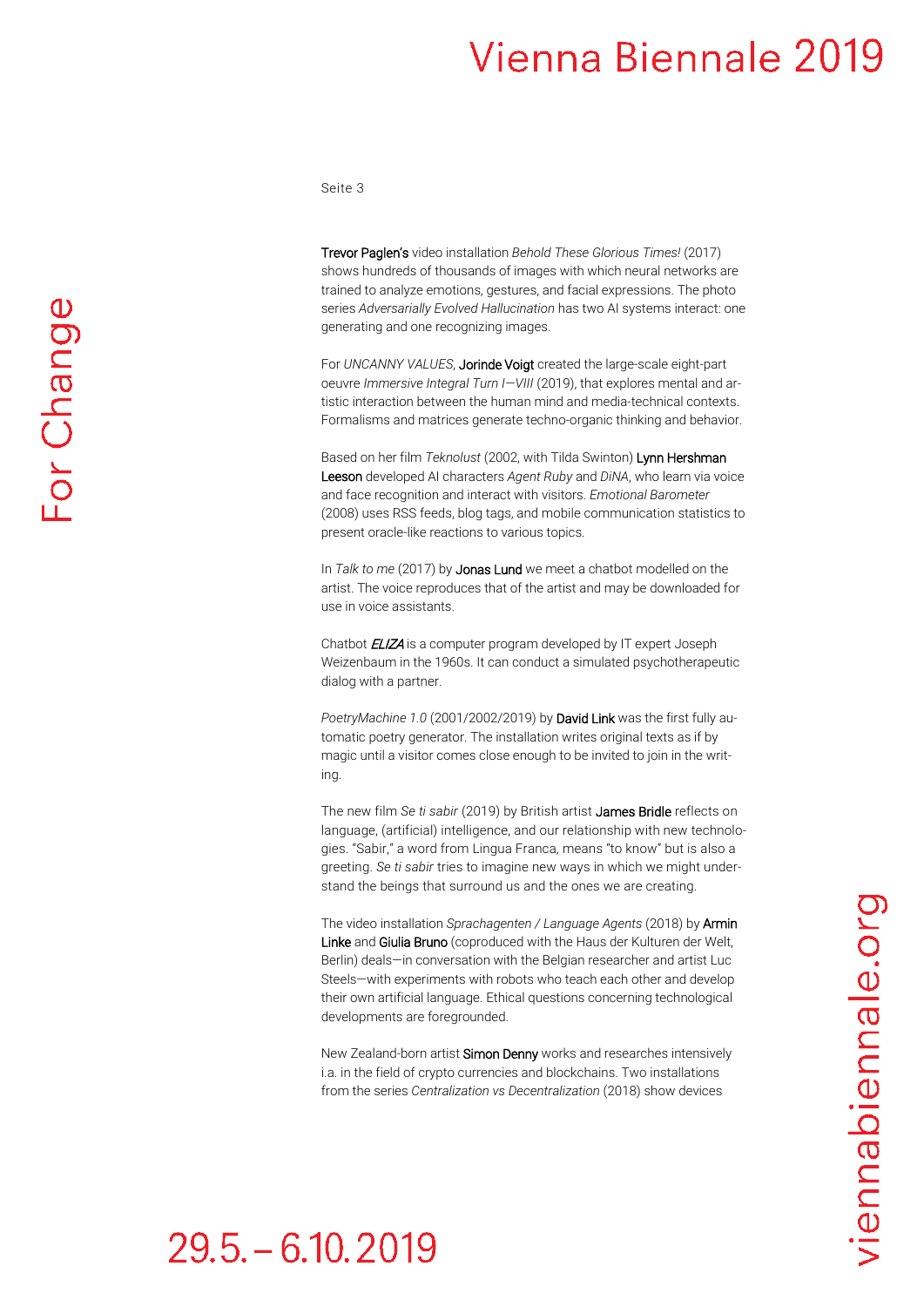Seite 4

mutating between highly technologized capitalism (bitcoin mining), cargo cult, blockchain, and board game.

*This Much I'm Worth (The self evaluating artwork)* (2017) by British artist Rachel Ara determines the value of an (artistic) work on a meta level: algorithms permanently calculate its sales value based on social media, art market websites, and financial market analyses, adapting this value in relation to the artist's gender and provenance.

*Our Friends Electric*, a short film by the Anglo-Indian design collective Superflux (Anab Jain, Jon Ardern), explores our relationship with voice-activated AI assistants. Three fictitious devices evolve from simple voice control systems to a behavior more finely tuned to our own.

automato.farm (Simone Rebaudengo, Matthieu Cherubini, Saurabh Datta, and Lorenzo Romagnoli) developed for this exhibition a new installation entitled *BIY Believe it Yourself* (2019). The series lets visitors construct their own experiments on the theme of "superstition," thereby exploring three AI technologies: object recognition, natural language processing, and context/location awareness.

*Theseus* (Claude Shannon, 1952), a mechanical mouse capable of finding its way out of labyrinths, and remembering the correct route, is considered one of the first examples of machine learning.

*Anatomy of an AI* (2018) by Kate Crawford and Vladan Joler, an artistic research project, creates an in-depth anatomy of Amazon Echo that presents all aspects of its material and human labor resources, as well as of the data it generates and processes.

#### *AImojis* and neural networks

The heart of the exhibition's communication design are the *AImojis*—AIgenerated emojis. Using input from a databank of several thousand frequently used emojis, the graphic and interactive design studio Process Studio (Martin Grödl and Moritz Resl) trained a neural network to create its own completely new variations of these tiny digital faces. Each *AImoji* presents hitherto unknown "artificial" emotions.

The exhibition display developed by Some Place Studio (Bika Rebek and Daniel Prost) spatially represents the multifarious interconnectedness of the exhibition's topics. Five "AI Pods" distributed over the exhibition allow visitors to experience concrete applications of AI, generating new *AImojis*, fonts, faces of fictive individuals, and secrets in AI language on site. The contents of the exhibition may also be accessed at uncannyvalues.org

Curators: Paul Feigelfeld, Media Theorist, and Marlies Wirth, Curator, Digital Culture and MAK Design Collection

## $29.5 - 6.10.2019$